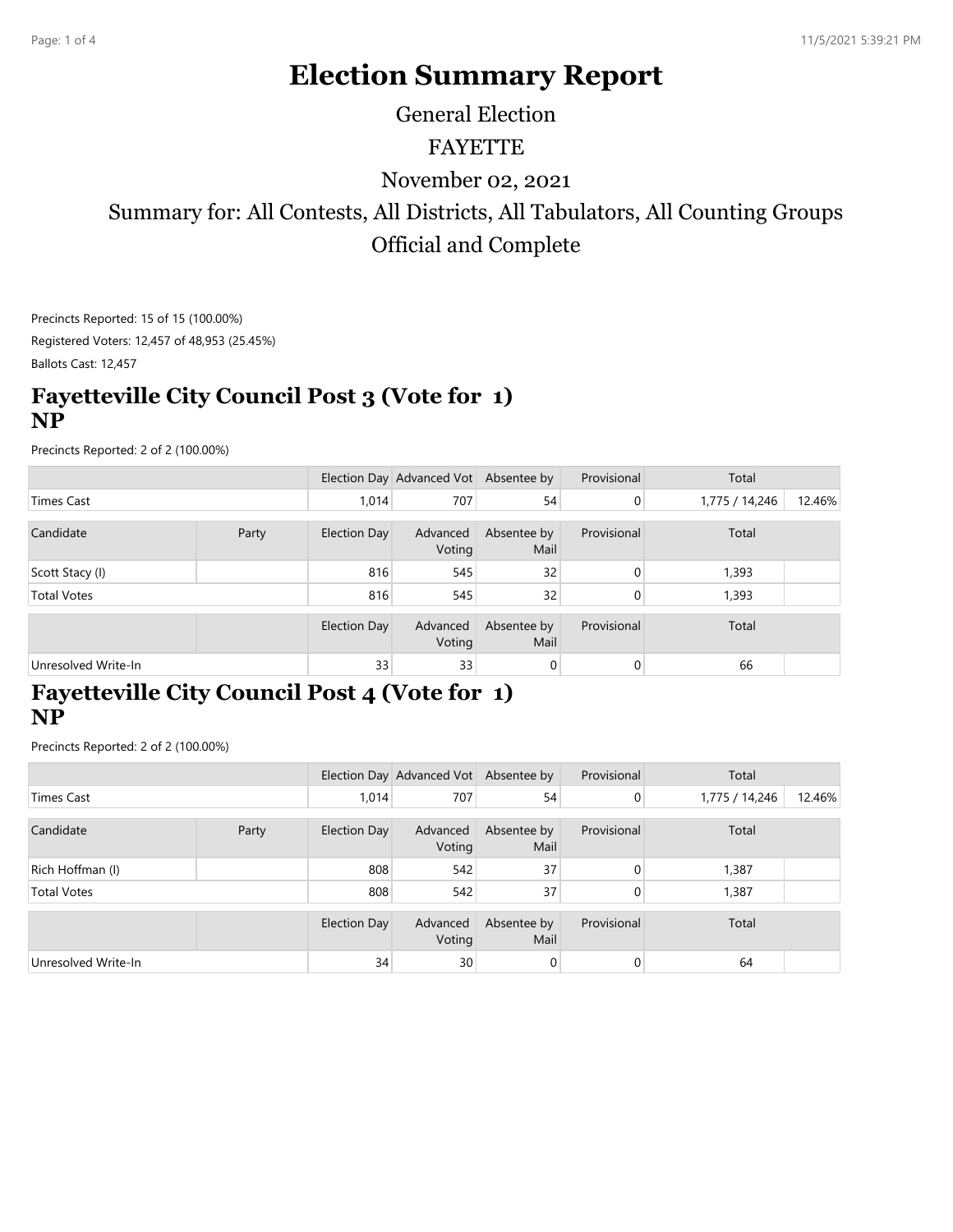#### **Fayetteville City Council Post 5 (Vote for 1) NP**

Precincts Reported: 2 of 2 (100.00%)

|                     |       |              | Election Day Advanced Vot Absentee by |                     | Provisional    | Total          |        |
|---------------------|-------|--------------|---------------------------------------|---------------------|----------------|----------------|--------|
| Times Cast          |       | 1,014        | 707                                   | 54                  | $\overline{0}$ | 1,775 / 14,246 | 12.46% |
|                     |       |              |                                       |                     |                |                |        |
| Candidate           | Party | Election Day | Advanced<br>Voting                    | Absentee by<br>Mail | Provisional    | Total          |        |
| Niyah Glover        |       | 568          | 426                                   | 32                  | 0              | 1,026          |        |
| Paul Oddo (I)       |       | 427          | 271                                   | 22                  | 0              | 720            |        |
| <b>Total Votes</b>  |       | 995          | 697                                   | 54                  | 0              | 1,746          |        |
|                     |       | Election Day | Advanced<br>Voting                    | Absentee by<br>Mail | Provisional    | Total          |        |
| Unresolved Write-In |       | 4            |                                       | 0                   | 0              | 5              |        |

#### **Fayetteville Referendum Package Sale (Vote for 1) NP**

Precincts Reported: 2 of 2 (100.00%)

|                     |       |                | Election Day Advanced Vot Absentee by |                     | Provisional | Total          |        |
|---------------------|-------|----------------|---------------------------------------|---------------------|-------------|----------------|--------|
| Times Cast          |       | 1,014          | 707                                   | 54                  | 0           | 1,775 / 14,246 | 12.46% |
| Candidate           | Party | Election Day   | Advanced<br>Voting                    | Absentee by<br>Mail | Provisional | Total          |        |
| Yes                 |       | 749            | 512                                   | 38                  | 0           | 1,299          |        |
| No.                 |       | 264            | 189                                   | 14 <sub>1</sub>     |             | 467            |        |
| <b>Total Votes</b>  |       | 1,013          | 701                                   | 52                  | 0           | 1,766          |        |
|                     |       | Election Day   | Advanced<br>Voting                    | Absentee by<br>Mail | Provisional | Total          |        |
| Unresolved Write-In |       | $\overline{0}$ | 0                                     | $\overline{0}$      | 0           | $\mathbf 0$    |        |

#### **Peachtree City Mayor (Vote for 1) NP**

Precincts Reported: 12 of 12 (100.00%)

|                      |       |                     | Election Day Advanced Vot Absentee by |                     | Provisional    | Total          |        |
|----------------------|-------|---------------------|---------------------------------------|---------------------|----------------|----------------|--------|
| <b>Times Cast</b>    |       | 5,052               | 3,956                                 | 98                  | $\overline{2}$ | 9,108 / 28,585 | 31.86% |
| Candidate            | Party | <b>Election Day</b> | Advanced<br>Voting                    | Absentee by<br>Mail | Provisional    | Total          |        |
| Terry L. Ernst       |       | 646                 | 439                                   | 12                  |                | 1,098          |        |
| <b>Nick Ferrante</b> |       | 717                 | 657                                   | 26                  |                | 1,401          |        |
| Don Haddix           |       | 91                  | 48                                    |                     | 0              | 140            |        |
| Eric Imker           |       | 1,870               | 1,274                                 | 17                  | $\Omega$       | 3,161          |        |
| Kim Learnard         |       | 1,703               | 1,530                                 | 42                  | $\Omega$       | 3,275          |        |
| <b>Total Votes</b>   |       | 5,027               | 3,948                                 | 98                  | 2              | 9,075          |        |
|                      |       | <b>Election Day</b> | Advanced<br>Voting                    | Absentee by<br>Mail | Provisional    | Total          |        |
| Unresolved Write-In  |       | 9                   | 0                                     | $\mathbf 0$         | 0              | 9              |        |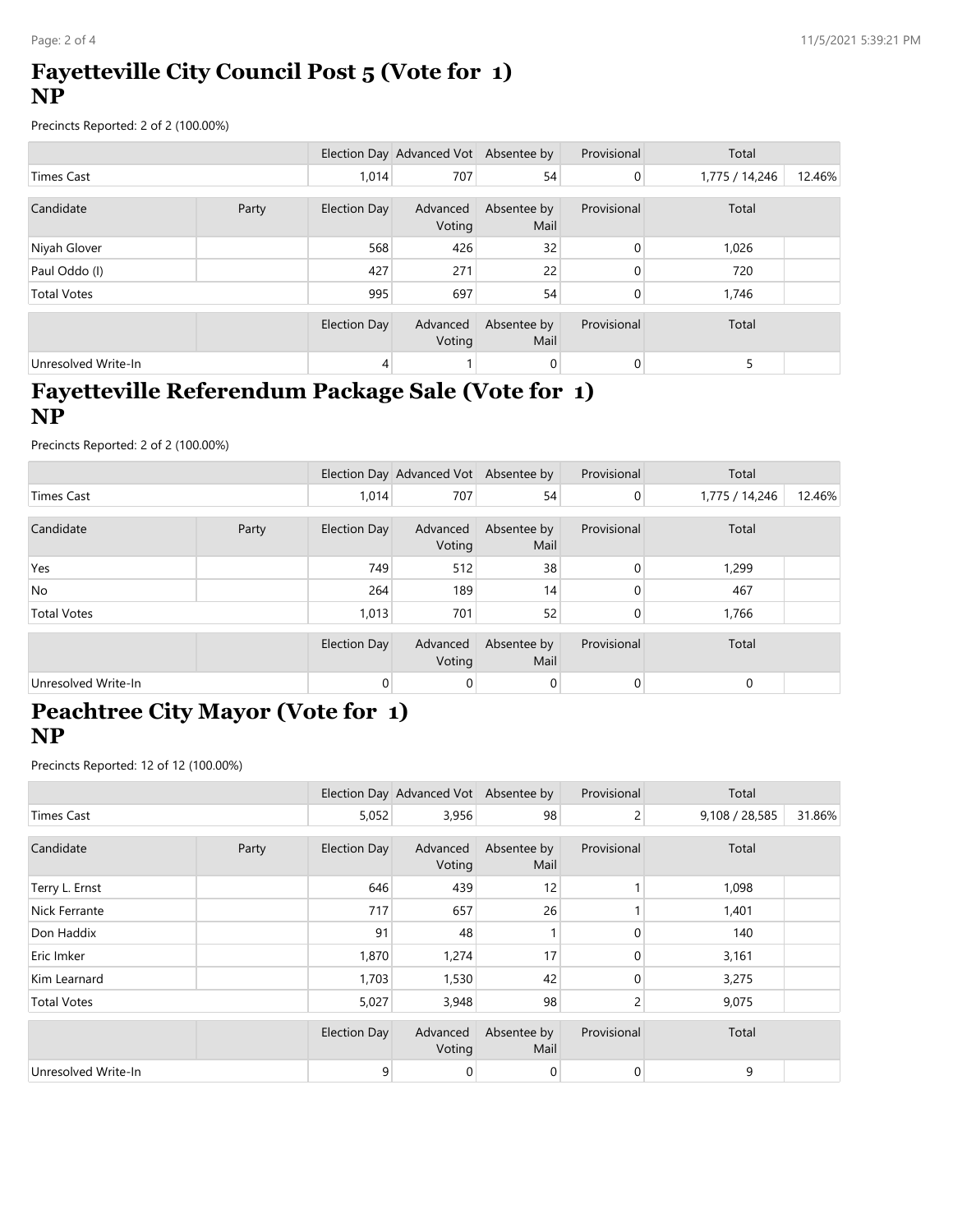## **Peachtree City Council Post 3 (Vote for 1) NP**

Precincts Reported: 12 of 12 (100.00%)

|                     |       |                     | Election Day Advanced Vot Absentee by |                     | Provisional | Total          |        |
|---------------------|-------|---------------------|---------------------------------------|---------------------|-------------|----------------|--------|
| Times Cast          |       | 5,052               | 3,956                                 | 98                  | 2           | 9,108 / 28,585 | 31.86% |
|                     |       |                     |                                       |                     |             |                |        |
| Candidate           | Party | Election Day        | Advanced<br>Voting                    | Absentee by<br>Mail | Provisional | Total          |        |
| Gretchen Caola      |       | 2,516               | 2,117                                 | 45                  | 2           | 4,680          |        |
| Kevin Madden (I)    |       | 2,240               | 1,670                                 | 50                  | 0           | 3,960          |        |
| <b>Total Votes</b>  |       | 4.756               | 3,787                                 | 95                  | 2           | 8,640          |        |
|                     |       |                     |                                       |                     |             |                |        |
|                     |       | <b>Election Day</b> | Advanced<br>Voting                    | Absentee by<br>Mail | Provisional | Total          |        |
| Unresolved Write-In |       | 29                  | 9                                     | 0                   | 0           | 38             |        |

### **Peachtree City Council Post 4 (Vote for 1) NP**

Precincts Reported: 12 of 12 (100.00%)

|                     |       |                     | Election Day Advanced Vot Absentee by |                     | Provisional | Total          |        |
|---------------------|-------|---------------------|---------------------------------------|---------------------|-------------|----------------|--------|
| Times Cast          |       | 5,052               | 3,956                                 | 98                  | 2           | 9,108 / 28,585 | 31.86% |
|                     |       |                     |                                       |                     |             |                |        |
| Candidate           | Party | <b>Election Day</b> | Advanced<br>Voting                    | Absentee by<br>Mail | Provisional | Total          |        |
| <b>Rick Bryant</b>  |       | 1,320               | 1,041                                 | 30                  |             | 2,392          |        |
| Phil Crane          |       | 1,368               | 1,093                                 | 33                  |             | 2,495          |        |
| Frank J. Destadio   |       | 1,450               | 1,337                                 | 24                  | 0           | 2,811          |        |
| Alan Livsey         |       | 461                 | 232                                   | 6                   | 0           | 699            |        |
| <b>Total Votes</b>  |       | 4,599               | 3,703                                 | 93                  | 2           | 8,397          |        |
|                     |       | <b>Election Day</b> | Advanced<br>Voting                    | Absentee by<br>Mail | Provisional | Total          |        |
| Unresolved Write-In |       | 35                  | 20                                    | 0                   | 0           | 55             |        |

#### **Tyrone Town Council Post 3 (Vote for 1) NP**

Precincts Reported: 1 of 1 (100.00%)

|                     |       |                     | Election Day Advanced Vot Absentee by |                     | Provisional | Total         |        |
|---------------------|-------|---------------------|---------------------------------------|---------------------|-------------|---------------|--------|
| Times Cast          |       | 679                 | 884                                   | 10 <sub>1</sub>     |             | 1,574 / 6,122 | 25.71% |
| Candidate           | Party | <b>Election Day</b> | Advanced<br>Voting                    | Absentee by<br>Mail | Provisional | Total         |        |
| Billy Campbell (I)  |       | 551                 | 718                                   | 8                   |             | 1,278         |        |
| <b>Total Votes</b>  |       | 551                 | 718                                   | 8                   |             | 1,278         |        |
|                     |       | <b>Election Day</b> | Advanced<br>Voting                    | Absentee by<br>Mail | Provisional | Total         |        |
| Unresolved Write-In |       | 41                  | 42                                    | $\overline{0}$      | 0           | 83            |        |